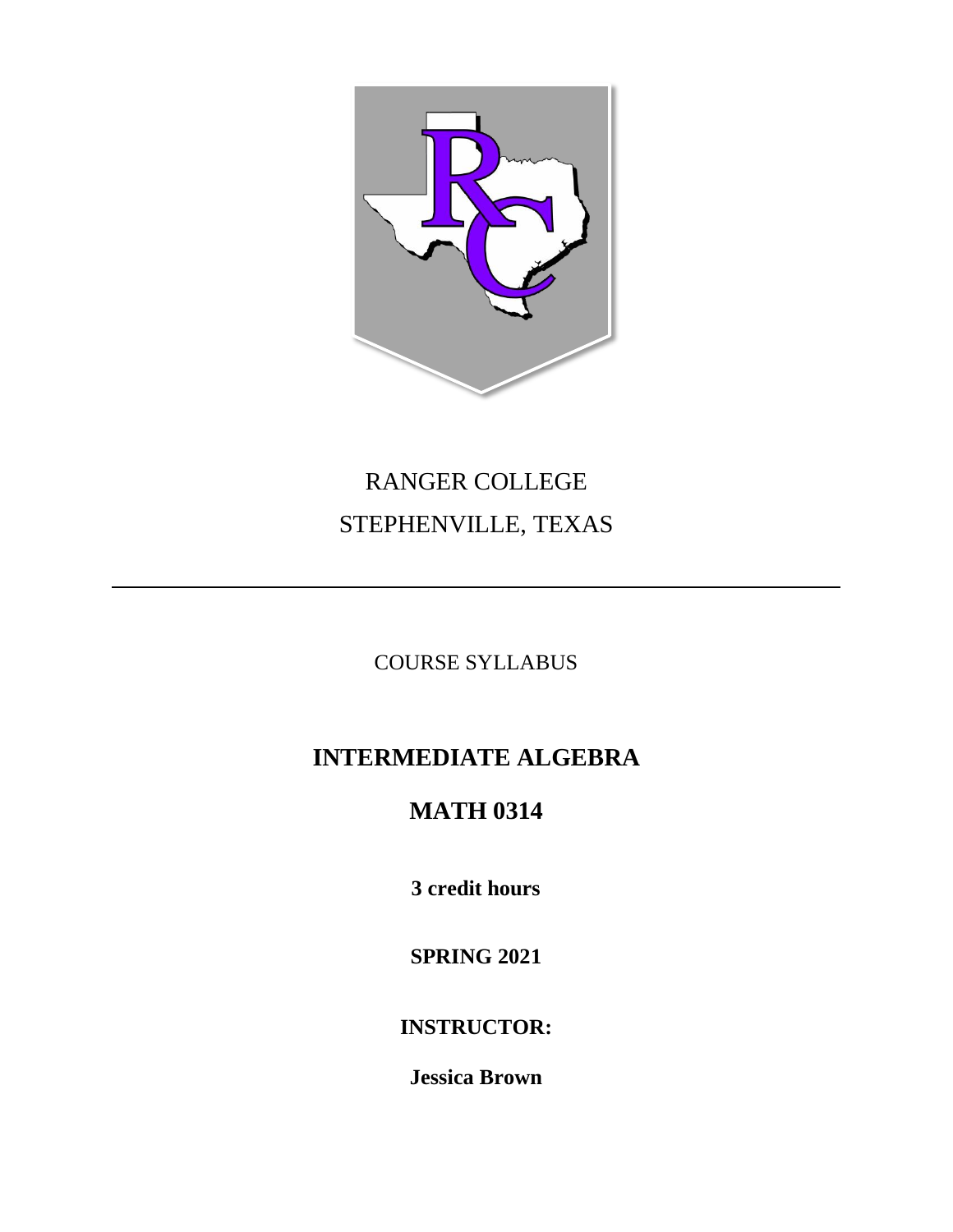| <b>INSTRUCTOR:</b> Jessica Brown |                                |
|----------------------------------|--------------------------------|
| EMAIL:                           | jbrown@rangercollege.edu       |
| <b>OFFICE:</b>                   | Erath County – faculty offices |
| PHONE:                           | 254-918-7232                   |
| <b>HOURS:</b>                    | MTWR: $10:30 - 12:15$          |

#### **I. Texas Core Curriculum Statement of Purpose**

The purpose of Developmental Mathematics is to help students improve basic mathematics skills. The aim of Developmental Mathematics is to prepare students, so that they can be successful in academic courses at the c college level to meet the requirements of the Texas Success Initiative. Based on holistic placement, using diverse data for developmental studies placement, a student is placed in MATH 0342, MATH 0314, or NCBM (course-pairing). A student placed in developmental mathematics coursework is able to advance, either to an advanced level or out of developmental mathematics, by passing the TSI Math assessment or achieving a 70% or better in his/her respective MATH coursework.

#### **II. Course Description**

0314 – Intermediate Algebra (3-1) 3201045219 Reviewing of factoring and special structures. Functions and equations as followings: rational, radical, root, and quadratics. Sustems of linear equations and inequalities in two and three variables. Non-linear inequalities. Credit 3 semester hours. In order to move beyond developmental mathematics (0314) and into first college-level mathematics coursework, a student must achieve a 70% or better in class, with the one proctored exam accounting for 25% of the overall grade, OR successfully pass the TSI Math assessment. Failure to obtain either academic stipulation will result in repeating 0314.

### **III. Required Background or Prerequisite**

The student has scored between a 340 and 349 on the TSI (TSI 2.0: less than 950 and a diagnostic score  $2 - 5$  or has not taken the TSI.

#### **IV. Required Textbook and Course Materials**

- Access to Blackboard
- Lumen OHM login and access to coursework
- Handheld calculator (TI-83, 84, or Nspire are recommended).
- Notes printed from Blackboard

#### **V. Course Purpose**

Courses in Mathematics focus on quantitative literacy in logic, patterns, and relationships. Courses involve the understanding of key mathematical concepts and the application of appropriate quantitative tools to everyday experience. At the completion of this course, the student should be prepared to succeed in College Algebra.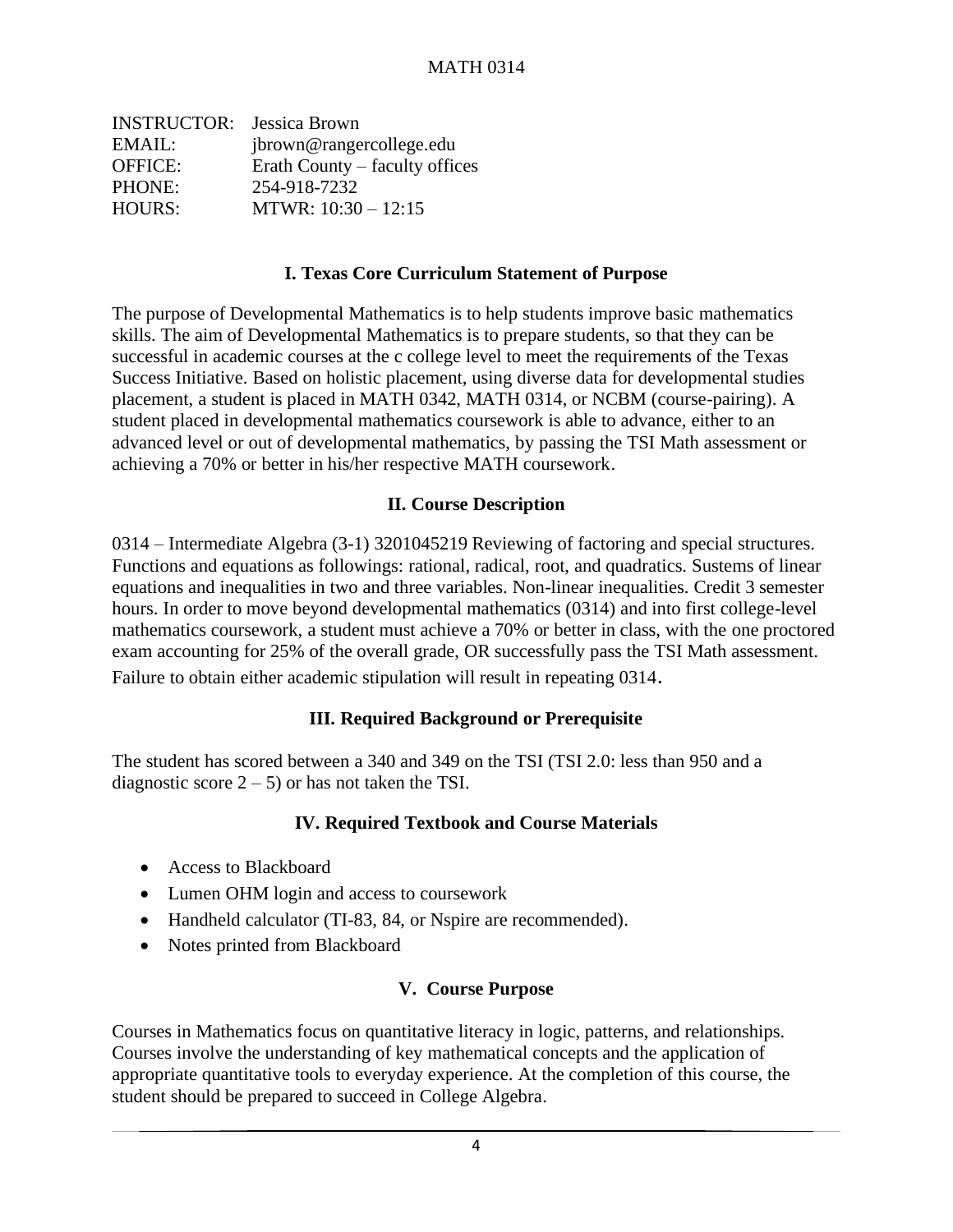## MATH 0314

## **VI. Learning Outcomes**

Upon successful completion of this course, students will:

- 1. Use appropriate symbolic notation and vocabulary to communicate, interpret, and explain mathematical concepts.
- 2. Define, represent, and perform operations on real numbers, applying numeric reasoning to investigate and describe quantitative relationships and solve real world problems in a variety of contexts.
- 3. Use algebraic reasoning to solve problems that require ratios, rates, percentages, and proportions in a variety of contexts using multiple representations.
- 4. Apply algebraic reasoning to manipulate expressions and equations to solve real world problems.
- 5. Use graphs, tables, and technology to analyze, interpret, and compare data sets.
- 6. Construct and use mathematical models in verbal, algebraic, graphical, and tabular form to solve problems from a variety of contexts and to make predictions and decisions.

## **Student Learning Outcomes and Learning Objectives as defined by Ranger College:** At the

end of the semester the student will bet able to demonstrate the abilities to work with: 1

- 1. Polynomial Expressions: Perform algebraic operations, factor, and solve polynomial equations and inequalities.
- 2. Rational Expressions: Simplify, perform algebraic operations, and solve rational equations and inequalities.
- 3. Radical Expressions: Simplify, perform algebraic operations, and solve radical equations and inequalities.
- 4. Systems of Equations: Solve problems involving systems of equations and inequalities.
- 5. Word Problems and Applications: Students effectively model verbal information with algebraic equations and inequalities and interpret the solutions.

## **VII. Core Objectives**

This course meets the following of the six Core Objectives established by Texas:

- ☒ **Critical Thinking Skills (CT) –** Creative thinking, innovation, inquiry, and analysis; evaluation and synthesis of information
- ☒ **Communication Skills (COM) –** effective development, interpretation and expression of ideas through written, oral, and visual communication
- $\boxtimes$  **Empirical and Quantitative Skills (EQS)** The manipulation and analysis of numerical data or observable facts resulting in informed conclusions
- $\boxtimes$  **Teamwork (TW)** The ability to consider different points of view and to work effectively with others to support a shared purpose or goal
- ☐ **Social Responsibility (SR) –** Intercultural competence, knowledge of civic responsibility, and the ability to engage effectively in regional, national, and global communities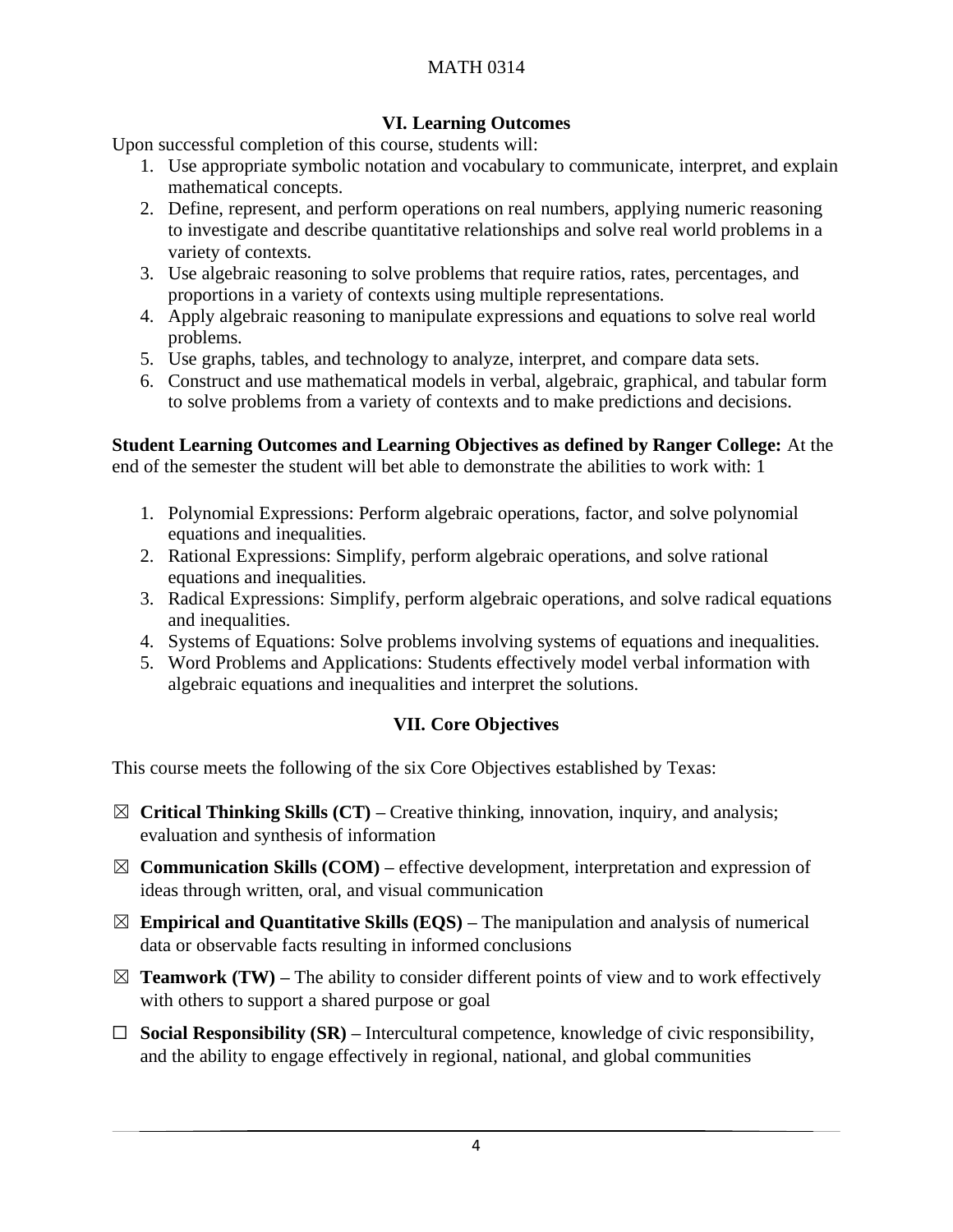### MATH 0314

 $\Box$  **Personal Responsibility (PR)** – The ability to connect choices, actions, and consequences to ethical decision-making

#### **VIII. Methods of Instruction**

The instructional delivery of this class may be face-to-face, online, or hybrid. Students may be expected to watch instructional videos outside class, attend Zoom class sessions, work in groups via Zoom, or attend regular class in person. Students are also expected to complete assignments online through Blackboard and Lumen OHM.

#### **IX. Methods of Assessment**

In order to be successful in Foundations of Math, a student must achieve a 70% OR successfully pass the TSI Math assessment. Failure to obtain either academic stipulation will result in repeating the course**.**

- Homework (and other formative assessments CT, COM, EQS, PR): 30%
	- o This average will come from an overall mean score from the online homework system.
		- A formative assessment can include class discussions, group work, and other in-class assignments.
			- Most homework will be done during class.
				- o If you miss class, you must complete the make up assignment by the due date. Late submission will result is a 10% penalty.
				- o If you do both the in class assignment and the make up assignment, both grades will be factored into your overall homework average.
- Unit Tests or Quizzes (and other summative assessments CT, COM, EQS, PR): 45%
	- o A minimum of 3 summative assessments will be administered online, in-person, or through a project.
		- Quizzes might be administered online (at home) or in person.
			- The instructor will let the student know ahead of time which mode of assessment will be used.
		- A summative assessment can include projects, discussion boards, video submissions, etc.
- 1 Proctored Exam (CT, COM, EQS, PR): 25%
	- o The final exam will be a proctored exam administered at the end of the semester. This will be a cumulative exam of material covered up until the time of the exam.

**Grading scale:**  $A = 90-100\%$   $B = 80-89$   $C = 70-79$   $D = 60-69$   $F = Below 60$ 

#### **X. Course/Classroom Policies**

**Class participation** is strongly encouraged for optimal learning.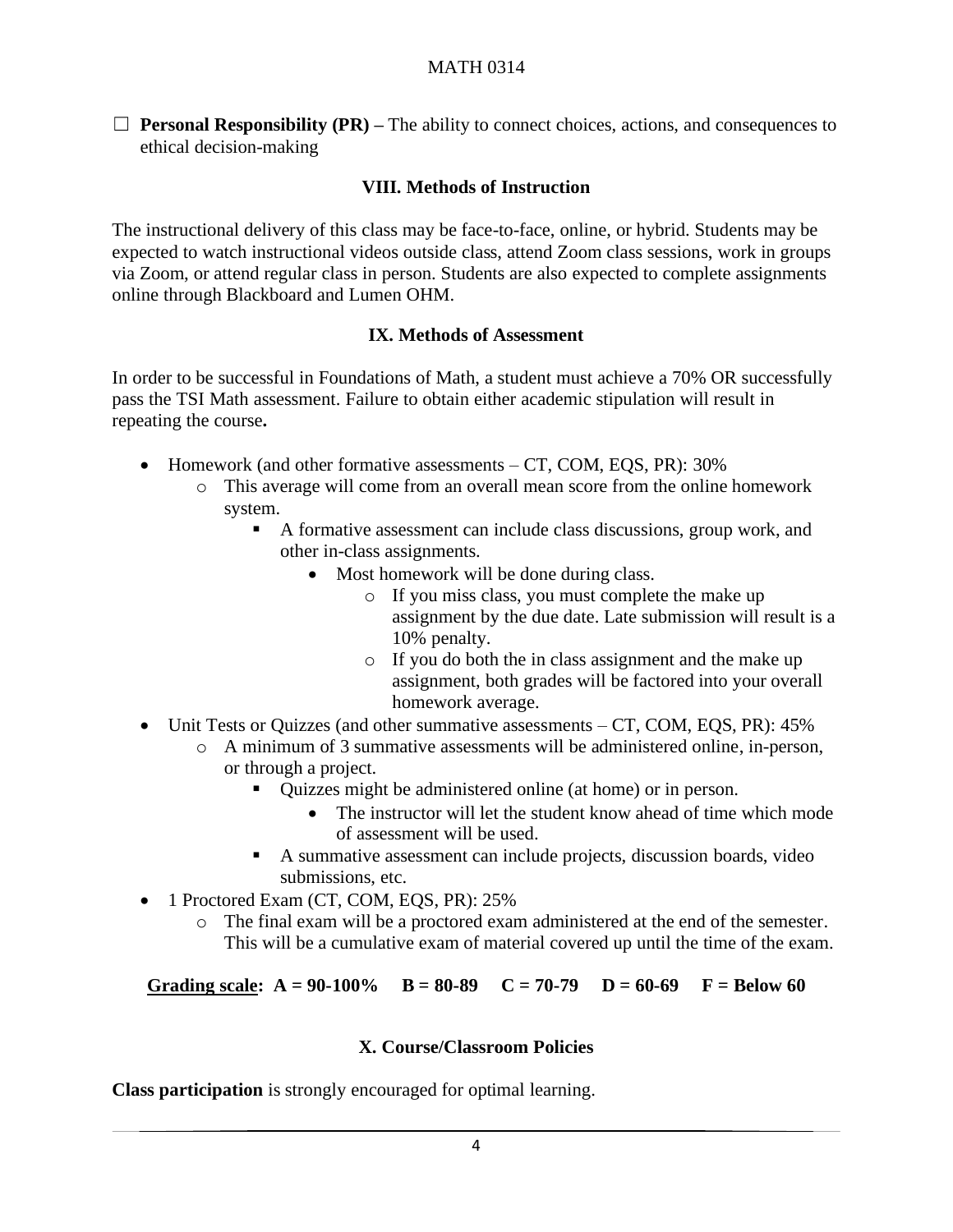## MATH 0314

**Absences –** A student WILL be dropped from the course after the sixth absence from class. **Make up assignments –** Make up assignments are available for students who miss the in-class assignment. This must be completed to earn credit for the missed class day.

**Test Corrections –** No test corrections will be given unless otherwise stated by instructor. **Homework –** Homework due dates will not be extended unless the course calendar changes. Anything completed after the initial due date has a 10% late penalty deducted.

**Tests –** Tests may be administered in class or online. You will know ahead of time which method is being used. No cell phones may be used on the test. If a student is caught using a cell phone, the instructor may take the test and deduct points from the score.

**Academic Dishonesty** - A student found to be cheating or copying on an exam or quiz will be given a grade of "0". Repeated acts of cheating may result in being dropped from class with a grade of "F".

**Student Behavior** - Students will behave as mature adults and exhibit proper classroom decorum. Students will not cause any distractions that might prevent other students from learning. Students that deviate from this policy will not be permitted to remain in class.

**Cell phones** - students are encouraged to step outside when receiving phone calls. Cell phones CANNOT be used on a test and are discouraged during notes and practice.

**Calculators –** please purchase a handheld calculator to use in class (you may not use your phone as a calculator). A TI-84+ is recommended for use in this class. If you cannot purchase your own calculator, you may borrow one from the school.

**Available Support Services** - the Learning Resource Center has books, videos, and computer software that may be used as a supplement for this class. Tutors are also available (see counselor).

| Week        | <b>MONDAY</b>                                                           | WEDNESDAY                                            |
|-------------|-------------------------------------------------------------------------|------------------------------------------------------|
| Week1       | MLK DAY - NO SCHOOL                                                     | First day info                                       |
| January 19  |                                                                         | Student contact info                                 |
| Week 2      | Domain and Range from a graph and a                                     | Function notation and evaluating functions           |
| January 26  | relation<br>Domain and Range: interval notation<br>and parent functions | (algebraic, table, and graph)                        |
| Week 3      | Writing Equations of Lines                                              | Solving and graphing compound linear                 |
| February 2  | Functions Quie Online                                                   | inequalities on a number line (interval<br>notation) |
| Week 4      | Systems: Substitution                                                   | Systems: Elimination                                 |
| February 9  |                                                                         |                                                      |
| Week 5      | Graphing Quadratics (plotting points,                                   | Factoring Quadratics                                 |
| February 16 | finding vertex)                                                         |                                                      |
|             | Linear Functions Quiz online                                            |                                                      |
| Week 6      | Solve by Factoring                                                      | Solve Using Quadratic Formula (decimal               |

## **XI. Course Outline/Schedule**